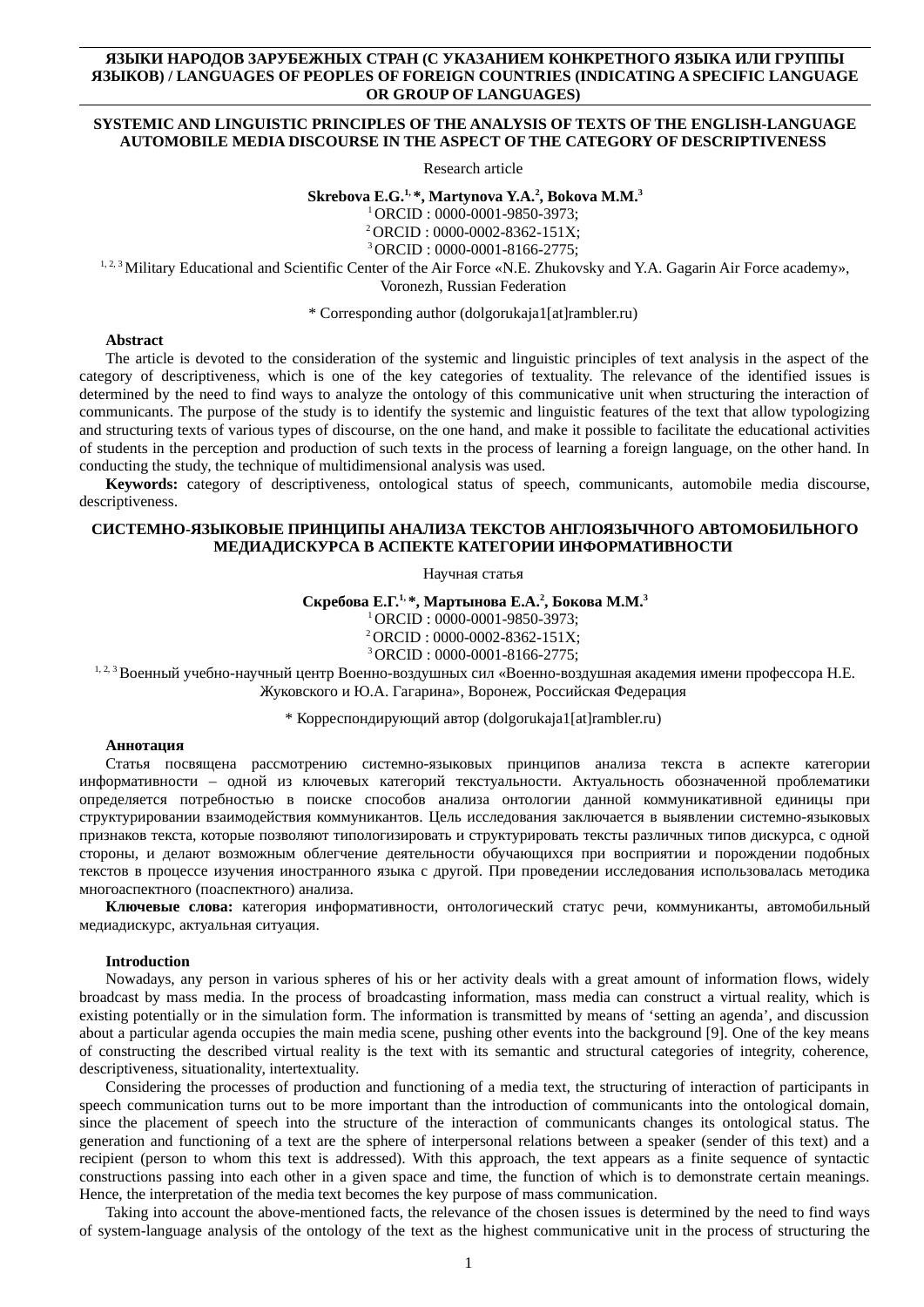interaction of communicants. The ontology of the text is a message about an actual situation, the scope of the description of which can be different, as well as the forms of its linguistic representation, since they depend on the fragment of actual reality chosen for the message and the attitude of the speaker to it and the peculiarities of the recipient's perception.

Within the framework of the general theory of the text, which studies the text in the circle of other texts, as well as the text inscribed in various communicative conditions, its ontological description is carried out, aimed at identifying the basic (constitutive) qualities, properties, signs that create the text and without which its existence is impossible. Such constitutive qualities include the spatio-temporal existence of the text, its coherence (otherwise, the linear deployment of linguistic units in space-time), integrity, coherence and descriptiveness [3, P. 320], [2, P. 38], [5, P. 8].

The purpose of the study is to identify systemic and linguistic constitutive features of the category of text descriptiveness, which allow typologizing and structuring texts of various types of discourse, on the one hand, and facilitate the educational activities of students in the perception and generation of such texts in the process of learning a foreign language on the other hand.

In the research, the technique of multidimensional analysis was used, which makes it possible to identify the whole set of systemic and linguistic features that make up the category of informative text, and describe their interaction in the relativenominative, predicative, actualizing aspects.

#### **Discussion**

In terms of mass communication, automobile media discourse is an integral component of social interaction. It turns out to be connected with various spheres of human activity.

The texts of the automobile media discourse as a whole speech work reveal the presence of stereotypical constructions. The denotation of these texts is a certain situation designated by them, which is a fragment of actual reality dealing with autocars. The scope of the description of this situation and, accordingly, the texts may be different, as well as the forms of its linguistic representation, which depend on the fragment of reality chosen for the message and the speaker's attitude to it.

The information about the current situation presented in the texts of the automobile media discourse is expressed explicitly and is represented by a certain repertoire of topics concentrating around the concept of 'autocar'.

According to the observations of E.N. Bulatnikova, cultural meanings are formed due to extralinguistic factors at the present stage of the existence of the concept of "autocar" with the predominance of denotative signs. One of such meanings cultivated in society is the social significance of the autocar [1, P. 5]. For example: *Mercedes-Benz: Self-braking. Selfcorrecting. Self-parking. Its impact is self-explanatory. The all-new Mercedes-Benz E-Class. The 2017 E-Class embodies Mercedes-Benz's commitment to transforming not just the automobile, but mobility itself. A self-parking, self-correcting luxury sedan with intelligent advances like PRE-SAFE Impulse Side, which can anticipate a side-impact collision and reposition you to help minimize the effect, and PRE-SAFE Sound, which helps protect the ears from damaging sound should an impact occur. The revolutionary new E-Class is the very future of transportation* [8, P. 35].

The above extract refers to the genre of advertising notes, which contains information about the indispensability and maneuverability of this autocar, focusing on its 'intelligence' (*a self-parking, self-correcting luxury sedan with intelligent advances*). The presence of the description elements in the analyzed text intended to create certain associations for the recipient 'revolutionary autocar as the future of transportation' (*The revolutionary new E-Class is the very future of transportation*), awakening a sense of admiration for this autocar model (*Mercedes-Benz: Self-braking. Self-correcting. Self-parking. Its impact is self-explanatory*) allows you to assign the text to the second level on the scale of descriptiveness. The purpose of this text is not only to inform, but also to advertise a new autocar model. The category of descriptiveness is directly related to the manifestation in the text of the degree of the known or unknown information, its predictability or unpredictability. In this case, we are dealing with specific components of the text: vocabulary, language constructions, a text norm that is easily predicted by the recipient and coincides with the 'predictions' of the speaker. At the same time, predictable elements are those components of the text that match both the speaker and the recipient.

The specificity of the texts of the automobile media discourse lies in a high degree of predictability. The information of the described texts turns out to be extremely clear and explicated in the dictionary structure of the text, that is, the recipient expects to meet technical terms, words or phrases used for the exact naming of various engineering concepts, designations of special objects, phenomena of the automobile industry. For example:

*Hit the open road with the 3,0-litre V6 turbodiesel in the 50 TDI and the experience is pure grand tourer. The engine is mechanically refined and impressively quiet, no doubt aided by the fact that the vehicle is stuffed to the gills with sounddeadening material and thick glazing, making the A7 a serene cruiser. Weighing in at a scale-creaking 1,9 tonnes, the A7 is not exactly light, but it certainly doesn't feel leaden. Swift directional changes are met with some expected body roll, but the chassis quickly straightens itself out and the ride – something that invoked the ire of journalists hailing from parts no doubt paved with billiard-table smooth blacktop – is impressively composed, even when contending with the low-profile tyres fitted to our S line-equipped test car and some notoriously patchy road surfaces heading out into the countryside.*

*The steering, although responsive, is on the slightly leaden side and becomes especially tight when the Drive Select system is hooked into its most dynamic setting. Thankfully, the A7's all-wheel-drive setup's ability to push torque in a balanced fashion, both laterally and longitudinally, means that the ponderous nose-heaviness that sometimes afflicted the previous autocar has been largely addressed* [8, P. 34].

In the above text, technical terms are highlighted in bold, as well as special concepts of the automobile industry.

Automobile terminology is a well-defined subsystem within the general lexical system of the English language and, moreover, a system that is visible and countable. Especially since automobile terminology as a subsystem in turn splits into lexico-semantic groups according to thematic features: bodywork, chassis, carrier, engine, etc. [4, P. 121-122]. For English texts of the automobile media discourse, the following types of terms are the most frequent:

*- complex terms,*

- *- terminological combinations,*
- *- abbreviation,*
- *- simple terms.*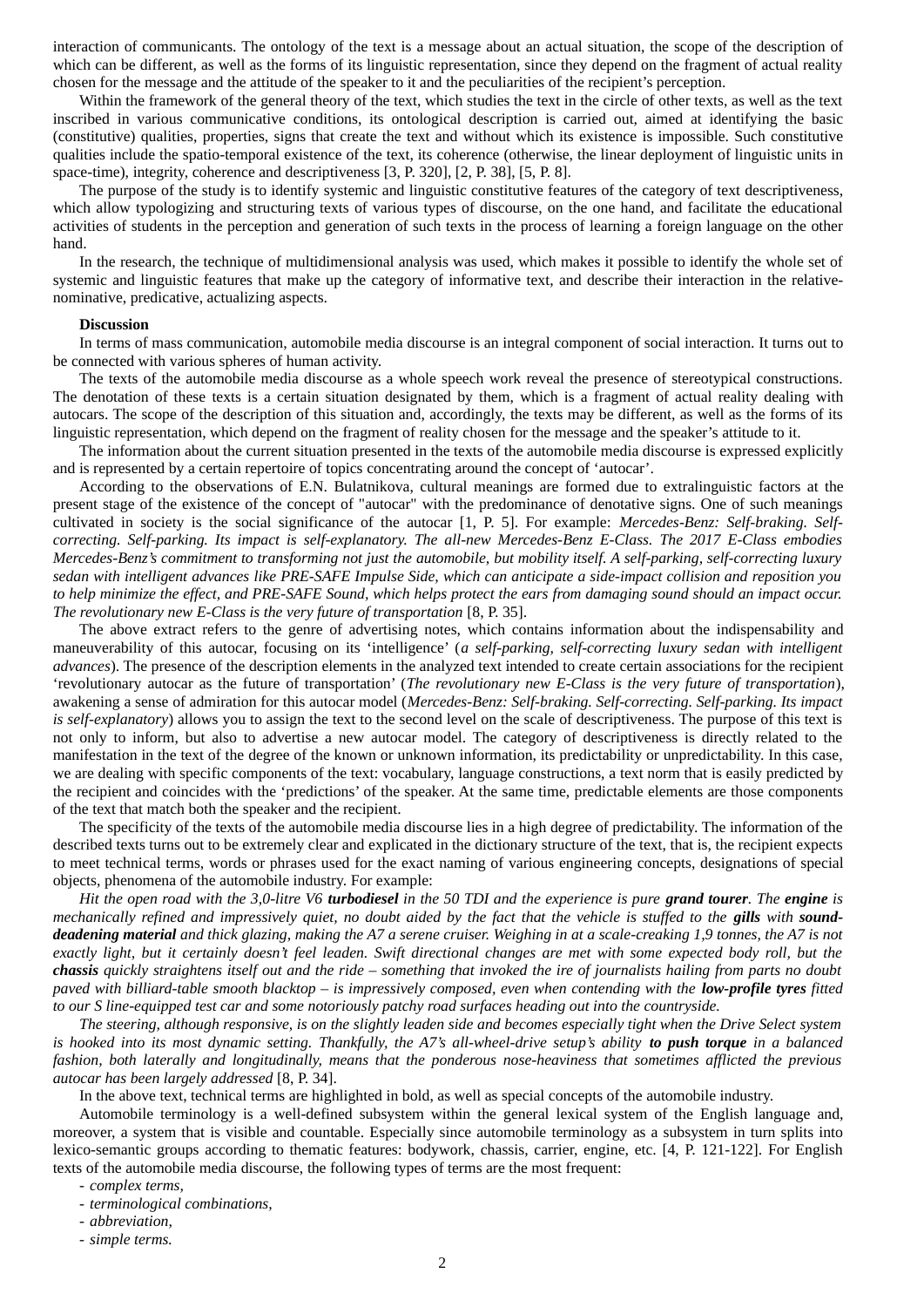Often used complex automobile terms are formed, as a rule, according to the model of attributive compounding, which means that the second component in them is the carrier of the generic feature, which includes the main meaning of the term (antecedent/main noun). The first component clarifies the value of the main component, being the carrier of a feature, quality or property (attribute/determinant). Both the first and second components are significant in lexical terms. The connection between them is revealed as subordinate. For example: *flywheel; gearcase, gearbox; handbrake; seatbelt; dashboard* [8].

After L.B. Tkachyova, we understand terminological combinations as multicomponent, semantically integrated combinations that are formed by combining two, three or more elements [6, P. 27]. For example: *Variable Valve Timing and Lift Electronic Control; Windshield Wiper and Washer; Conventional Truck; Road Tractor/ Bolster-Type Truck; Rear-view window; Sport utility vehicle* [10].

The texts of the automobile discourse contain a large number of abbreviations that are used to improve the perception of information and facilitate its memorization. For example: *ABS, Antiblocker System; ACV, Air Control Valve; AMP, Amplifier; TRACS, Traction Control System* [10].

The deciphering of these and similar abbreviations are complex words and terminological phrases.

Simple terms are words with zero word-forming morphemes. For example: *(vessel) tank; tire; brake.*

Terms like the ones above can form the core of the informative content of the texts of the automobile media discourse. They are components of complex words, phrases, and serve as centers of word-formation nests.

Terminology is an important component of the category of descriptiveness. It represents systemically organized fragments of the socially significant concept 'autocar'.

The texts of the automobile media discourse are characterized by the fact that they often use constructions of definitions, qualifications, classifications, which turn out to be predictable. For example:

*With an off-road heritage spanning 65 years, the Land Cruiser nameplate represents outstanding quality and reliability. No wonder, then, that it's available in more countries than any other Toyota. The new Land Cruiser Prado enhances this standing with more modern exterior styling; a more sophisticated, comfortable and higher-quality interior; and improvements to its user-friendliness, on-road and -off.*

*SO, WHAT'S NEW? The Prado range has traditionally consisted of two grades, TX and VX. For the first time, a third grade, called VX-L, has been added to the model line-up. Design-wise, the Prado features a new look that is visually more upmarket, yet which maintains three core strengths essential to the vehicle's go-anywhere credentials: total practicality, with headlamps and cooling openings positioned to maximise protection and wading depth; total durability, with the powertrain and all functional parts well protected; and total capability, with a tight turning circle and good ground clearance, essential for the most demanding off-road driving conditions* [7].

The analyzed text contains a message about facts, events occurring in actual reality. Such texts are predictable to the maximum extent. Minimal information revealing the subject of the text is apprehensive to any native speaker of this language. The information is presented as a strict logical deployment of the problematic situation in the field of the latest concepts of offroad vehicles. The text begins with the designation of the fact that the Land Cruiser has a 65-year history of outstanding quality and reliability, then the question arises: what is the new version of the Land Cruiser Prado structurally superior to its predecessors. This is followed by a comparison of this autocar model with the previous Toyota model range. The data confirming the original thesis are given.

### **Conclusion**

In the course of the study, it was found that the ontology of a media text is a message about an actual situation. The volume of description and forms of linguistic representation of which are different, since they depend on the fragment of reality chosen for the message, as well as the speaker's attitude to it and the peculiarities of the recipient's perception.

As the analysis has shown, the ontological description of a media text constitutes its spatio-temporal existence, coherence, integrity, situationality, and descriptiveness. At the same time, the category of descriptiveness refers to one of the basic categories of textuality, which allow typologizing and structuring the texts of the automobile media discourse on the basis of relative-nominative, predicative, actualizing aspects.

The study shows that the category of descriptiveness is one of the interrelated textual categories, which manifests itself in the coordinate system 'speaker – text – recipient' and which is verbally explicated.

As part of research, it was found that the denotata of the texts of the automotive media discourse is a certain situation of actual reality, one way or another related to autocars. At the same time, the analyzed texts are characterized by a high degree of predictability. They use technical terms that represent systemically organized fragments of the socially significant concept 'autocar', and constructions of definition, qualification, classification.

## **Конфликт интересов Conflict of Interest**

#### **Рецензия Review**

Все статьи проходят рецензирование. Но рецензент или автор статьи предпочли не публиковать рецензию к этой статье в открытом доступе. Рецензия может быть предоставлена компетентным органам по запросу.

# Не указан. None declared.

All articles are peer-reviewed. But the reviewer or the author of the article chose not to publish a review of this article in the public domain. The review can be provided to the competent authorities upon request.

#### **Список литературы / References**

1. Булатникова Е.Н. Концепты «лошадь» и «автомобиль» в русском языке дис. ...канд. null: 10.02.01 : защищена 2006-04-05 : утв. 2006-04-05 / Е.Н. Булатникова – Екатеринбург: 2006. – 23 c.